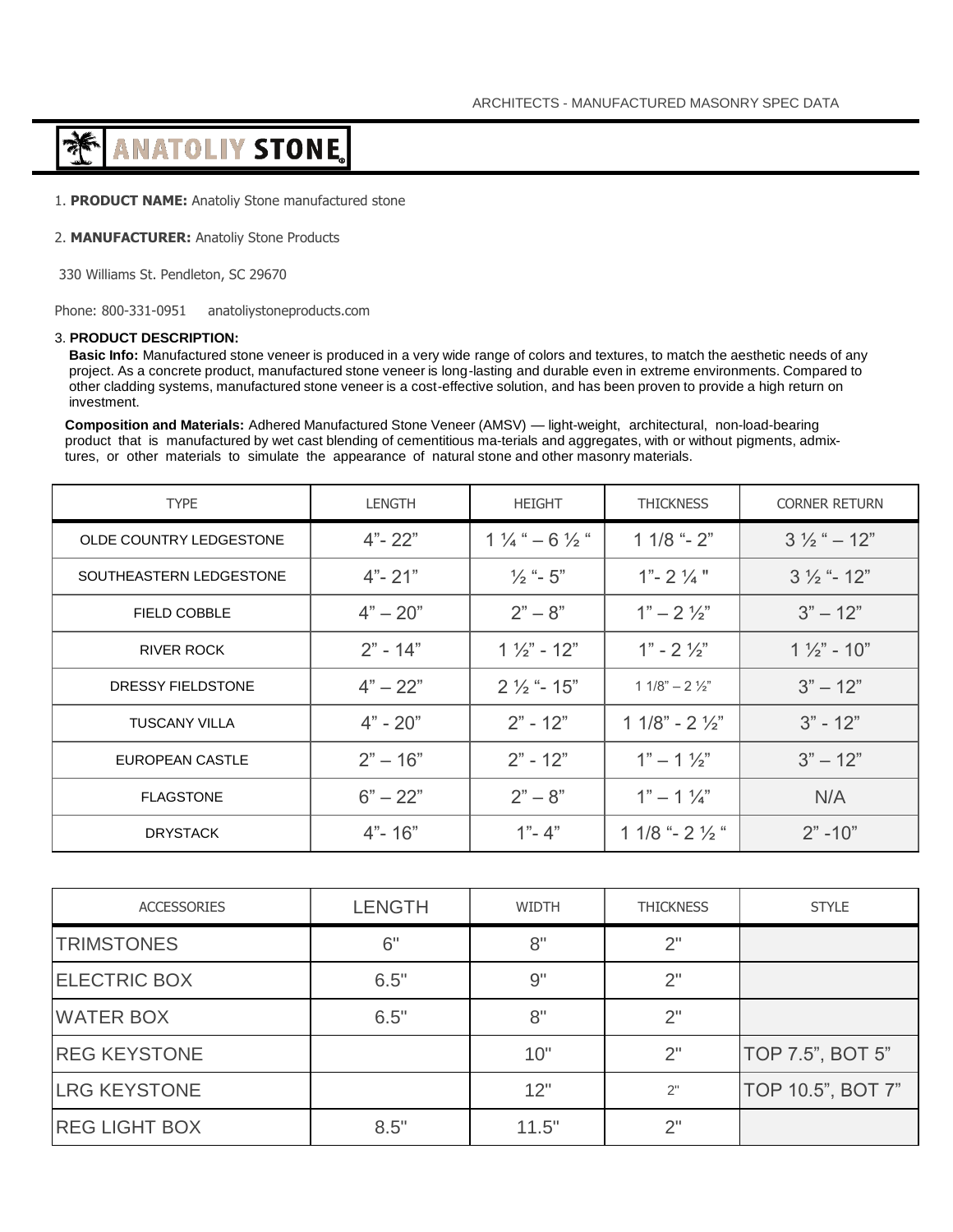| <b>TYPE</b>             | <b>LENGTH</b> | <b>HEIGHT</b> | <b>THICKNESS</b> | <b>CORNER RETURN</b> |
|-------------------------|---------------|---------------|------------------|----------------------|
| <b>LRG LIGHT BOX</b>    | 9.5"          | 16"           | 2"               |                      |
| <b>DBL ELECTRIC BOX</b> | 9"            | 9"            | 2"               |                      |
| <b>SILLS</b>            | 18"           | 3.5" DEEP     | 2"               | <b>CHISELED EDGE</b> |
| <b>HEARTH STONE</b>     | 20"           | 20"           | 2"               | <b>SPLIT EDGE</b>    |
| 32" FLAT COLUMN CAP     | 32"           | 32"           | 4"               | <b>CHISELED EDGE</b> |
| 24" FLAT COLUMN CAP     | 24"           | 24"           | 4"               | <b>CHISELED EDGE</b> |
| 14" FLAT WALL CAP       | 14"           | 24"           | 3.25"            | <b>CHISELED EDGE</b> |
|                         |               |               |                  |                      |

### 4. **Styles and Textures:**

**Olde Country Ledgestone:** Modern meets traditional with distinct variety of textured stones.

**Southeastern Ledgestone:** It offers rugged appeal with its intentional irregularity and earthy, real textures for a relaxed profile.

**Field Cobble:** Old English rustic design well-fitted, trimmed stone presentation, shaped in the popular and recognizable ashlar.

**River Rock:** Stream rock and river rock profiles of natural stone.

**Dressy Fieldstone:** Relaxed, elegant charm with its mixed variety of earth tones and irregular, rubble-shaped stones and pattern.

**Tuscany Villa:** Flat, naturally textured stones that compliment Tuscany Villa.

**European Castle:** A precision cut stone, laid out in a quilt-like pattern for a sophisticated, European Castle rock profile.

**Flagstone: G**eneric flat stones, cutting regular rectangular or square in shape and usually used for paving slabs or walkways, patios, flooring.

**Drystack:** Carefully selected interlocking stones. Varying in different thicknesses to fit tight together without motar joint.

**Accessories:** Detailed accessories are to compliment the textured stone profile of your choice and complete your design.

#### 5. **Colors:**

See our brochure or visit our website for ideas such as mixing colors, and style choices. Anatoliy Stone products are durable, maintenance-free, and colorfast.

# 6. **Limitations:**

Anatoliy Stone products should not be in contact with harsh chemicals like chlorine or deicing products.Only our flagstone product is currently suitable for foot traffic. All other stone veneers should only be used as decorative surrounds in and around your outdoor patio and garden areas. Never use wire brushes or power washers, paint remover, acid cleaners (including

### 7. **Approvals.**

IAPMO Research and Testing UES ER-692 Report verifies that Anatoliy Stone products are code compliant.